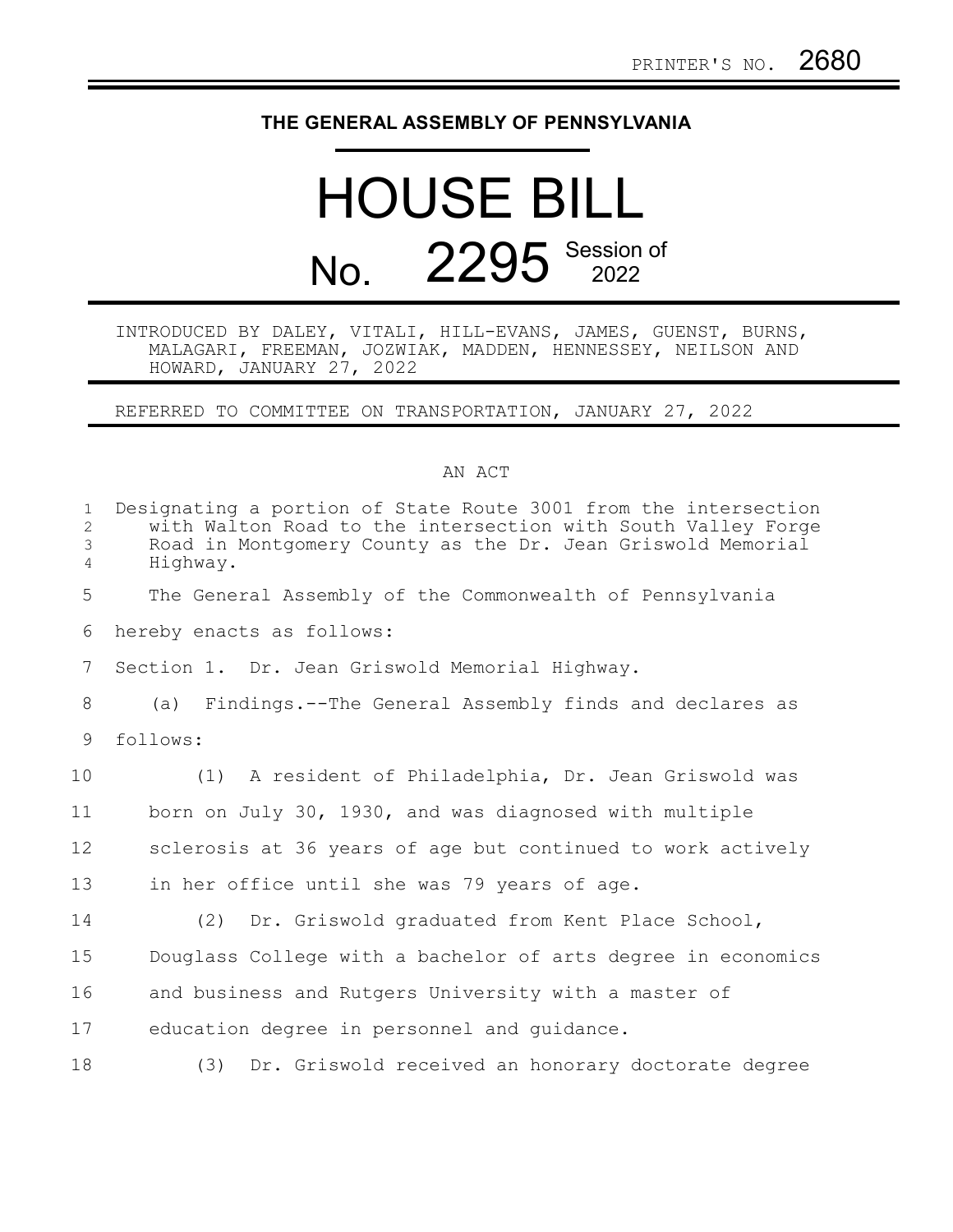from Holy Family University. 1

(4) From 2003 to 2004, Dr. Griswold was an entrepreneurin-residence at the Wharton School of the University of Pennsylvania. 2 3 4

(5) In 1982, Dr. Griswold founded Griswold Special Care, later renamed Griswold Home Care, which became the world's oldest multinational nonmedical home care company with hundreds of offices and more than 10,000 professional caregivers throughout the United States, Mexico and South Korea. 5 6 7 8 9 10

(6) Dr. Griswold also founded Pop-Ins, Home Helpers, House Calls Unlimited, Nurses Aides of North America and Nursing Options Worldwide. 11 12 13

(7) In 2013, Dr. Griswold published "Fears of the Elderly." 14 15

(8) Dr. Griswold has been featured on the Today Show and in *Forbes Magazine* and *Entrepreneur Magazine*. 16 17

(9) Dr. Griswold has received countless awards recognizing her tireless efforts to help those in need, including Pennsylvania's Honor Roll of Women, Fifty Best Women in Business, Rutgers University's Hall of Distinguished Alumni, the Spirit of Philadelphia Award and Working Woman's Entrepreneurial Excellence Award. 18 19 20 21 22 23

(10) Dr. Griswold passed away on January 28, 2017, at 86 years of age, after a 50-year battle with multiple sclerosis. (b) Designation.--The portion of State Route 3001 from the intersection with Walton Road to the intersection with South Valley Forge Road in Montgomery County is designated as the Dr. Jean Griswold Memorial Highway. 24 25 26 27 28 29

(c) Signs.--The Department of Transportation shall erect and 20220HB2295PN2680 - 2 - 30